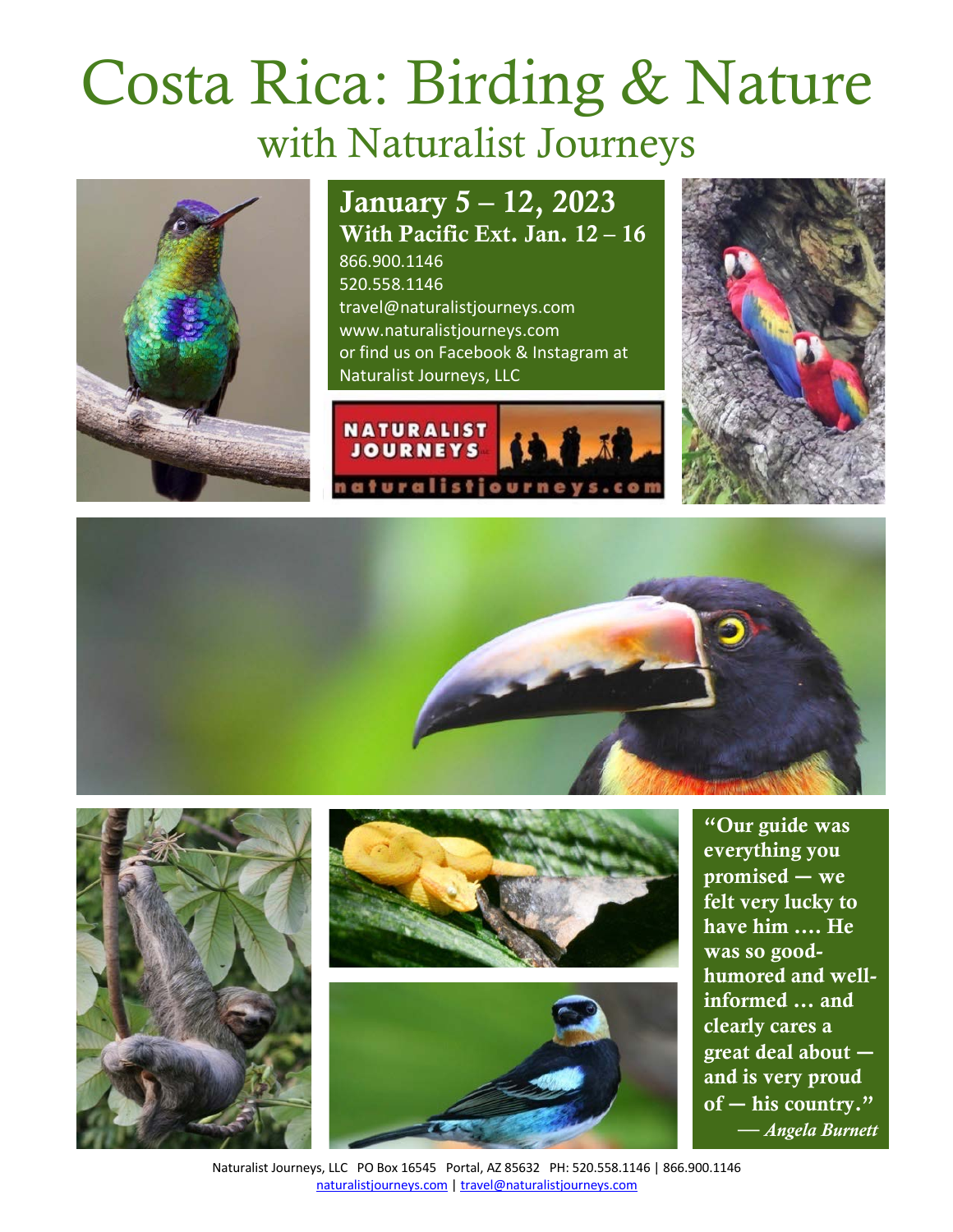Few places rival Costa Rica's ecological diversity. Over a quarter of the country is protected lands, boasting 850 bird species and 200+ mammals. Costa Rica has remained at the top of our list for traveler satisfaction, with talented guides, superb nature lodges, and fabulous birds and mammals.

On this journey, search La Selva Biological Station for Neotropical specialties. Traverse the Continental Divide, from lowland rainforest to cloud forest. Glide down a river looking for secretive birds such as Sunbittern and Green Ibis, several species of kingfisher, Green Iguana, and Mantled Howler Monkey. Relax at a mountain lodge and witness Northern Emerald-Toucanet and Collared Redstart in the wild Savegre Valley, a special place where Resplendent Quetzal nest and American Dipper feed in the rushing stream.

## Tour Highlights

- Search for the stunning Resplendent Quetzal, high in the cloud forest at a private reserve
- Spot Flame-throated Warbler, Flame-colored Tanager, Long-tailed Silky-Flycatcher, and Emerald Toucanet in the splendid Rio Savegre Valley
- Enjoy close-up hummingbird viewing from the verandah at Rancho Naturalista
- Explore and bird the fascinating archaeological site of Guayabo National Monument
- Seek out lowland rainforest specialties at a famous site for tropical research, La Selva Biological Station
- Relax on a Sarapiqui River boat trip as you search for Sunbittern, Green Ibis, and Fasciated Tiger-Heron
- Opt for a five-day Pacific Coast extension to see a mix of species east and west of the Continental Divide

## Tour Summary

8-Day / 7-Night Costa Rican Birding & Nature Tour \$3490, from San José 5-Day / 4-Night Pacific Coast Extension, \$1675 Airport is Juan Santa María International (SJO)

# Day-to-Day Itinerary

#### Thurs., Jan. 5 Arrival in San José

Welcome to Costa Rica! Today you arrive in San José where you are met at the airport by a representative from Horizontes, our Costa Rican host company, for a private transfer to the Hotel Bougainvillea. We select this boutique hotel for its spacious rooms, friendly service, and spectacular birdy gardens, just outside the door. This is an environmentally-friendly hotel with a commitment to our planet *and* hospitality. Those arriving in time can enjoy a welcome dinner with fellow traveling companions a nd guide. Those that arrive later than dinner have a snack tray on arrival.

*Accommodations at Hotel Bougainvillea (D)*

# Fri., Jan. 6 Cerro de la Muerte | Cartago | Mirador Quetzales

Those who wish are welcome to get out early and walk the gardens, looking for birds and enjoying the great diversity of tropical flowers.

After breakfast we depart for Cerro de la Muerte (Mountain of Death), part of the Talamanca Mountains. These 11,000 foot peaks were named for early explorers who, traveling on foot or by mule, risked dying of hunger, exposure, or storms.

As we reach the often cloud-enshrouded summit, we stop at the family-run cloud-forest reserve, Paraíso de Quetzales. Here we walk lush forest trails in search of Costa Rica's most famous and elegant bird, the Resplendent Quetzal. Walking the cloud forest trails, we often find a host of other species as well. We then descend into the stunning valley of the Savegre River, a true realm of the Resplendent Quetzal!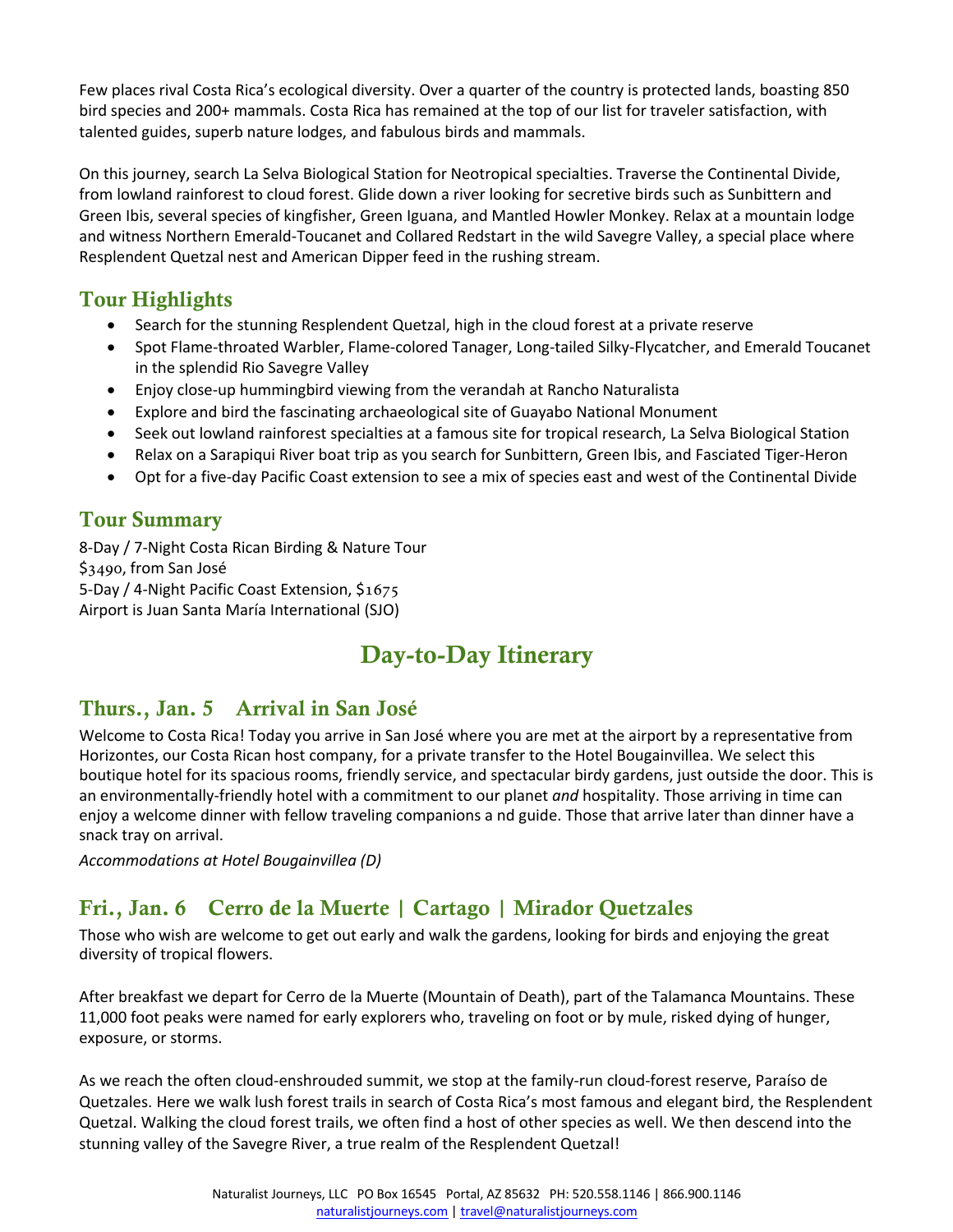Our lodge is situated at a cool 7,000 feet above sea level in an isolated and idyllic valley near the town of San Gerardo de Dota. As we descend into the valley we find a mix of pristine forest, hillside farms, and fantastic views. We stop for photographs and to see what's in bloom along the way.

Over forty years ago, Sr. Ephraim Chacon and his brother opened a road and began a dairy farm and apple orchard in this remote Talamanca Mountain valley. Today several lodges settle naturally into the landscape here, a prime destination for birders. After settling in to our accommodations, we walk one of the lodge's nature trails, learning about the flora and fauna of the tropical cloud forest. With luck, we spot an American Dipper feeding in the rushing trout stream! Enjoy a lovely meal tonight at the lodge's restaurant. *Accommodations at Savegre Hotel, Natural Reserve and Spa (B,L,D)* 

## Sat., Jan. 7 Rio Savegre Valley | Montane Cloud Forests

Today we walk the local road where we get an excellent view of these beautiful Talamanca Range forests and their fantastic residents, like Flame-throated Warbler, Flame-colored Tanager, Long-tailed Silky-Flycatcher, Black Guan, and Northern Emerald-Toucanet. Throughout the valley, various trails lead to waterfalls, secluded canyons, and mountain vistas; several options are available to us.

Resplendent Quetzal are found in this valley year-round, and we often spot them near a favorite fruiting tree where several males may congregate. On trails that wind past rivers and lakes, we look for Collared Trogon, Collared and Slate-throated Redstart, Large-footed Finch, and Sooty Robin.

Montane oak forest dominates the area, including magnificent oaks like Wild Brazilleto, Winter's Bark Tree, and Cipresillo. We take a stab at identifying them and then simply admire the hundreds of species of bromeliads, lichens, mosses, ferns, and the multitude of orchids and colorful flowers. Locals raise fruit on the hillsides and farm trout in small ponds.

For those that wish, a loop hike can be made up and around a ridgeline above the lodge. *Accommodations at Savegre Hotel, Natural Reserve and Spa (B,L,D)*

#### Sun., Jan. 8 Turrialba | Rancho Naturalista

After breakfast, we drive back through the mountains toward Turrialba, where our lodge, Rancho Naturalista, lays nestled in another scenic range.

We enjoy lunch at a restaurant along our travel route and, upon our late afternoon arrival at the lodge, we enjoy birding from the veranda. This is a delight ― particularly for those that fancy close-up views of hummingbirds. A number of mid-elevation Caribbean-side specialties can be found here. Temperatures are cooler at a comfortable 3000 feet. At day's end, we are likely to see Keel-billed and Yellow-throated Toucans, and Collared Aracari coming in to roost.

*Accommodations at Rancho Naturalista (B,L,D)* 

#### Mon., Jan. 9 Birding Mid-Montane Forests | Rancho Naturalista Grounds

Wake up and bird on the balcony where, with luck, a mixed group of colorful tanagers works the bananas on the feeders. We can hope for Passerini's, Speckled, Bay-headed, Silver-throated, and Summer. White-necked Jacobin are regulars, and a special treat is the tiny Black-crested Coquette. Blue-crowned Motmot and Golden-olive Woodpecker are "yard birds." Indeed, over 200 species have been seen from this balcony! Linger as we may, trails and exploring call.

Though small (125 acres), the reserve has a nice mix of habitats. Open crowns of Cecropia trees afford us good looks at colorful species like Green Honeycreeper, Squirrel Cuckoo, and Blue Dacnis. White-ruffed Manakin and Fasciated Antshrike call, alerting us to their presence along the trails. One of the trails leads us to hummingbird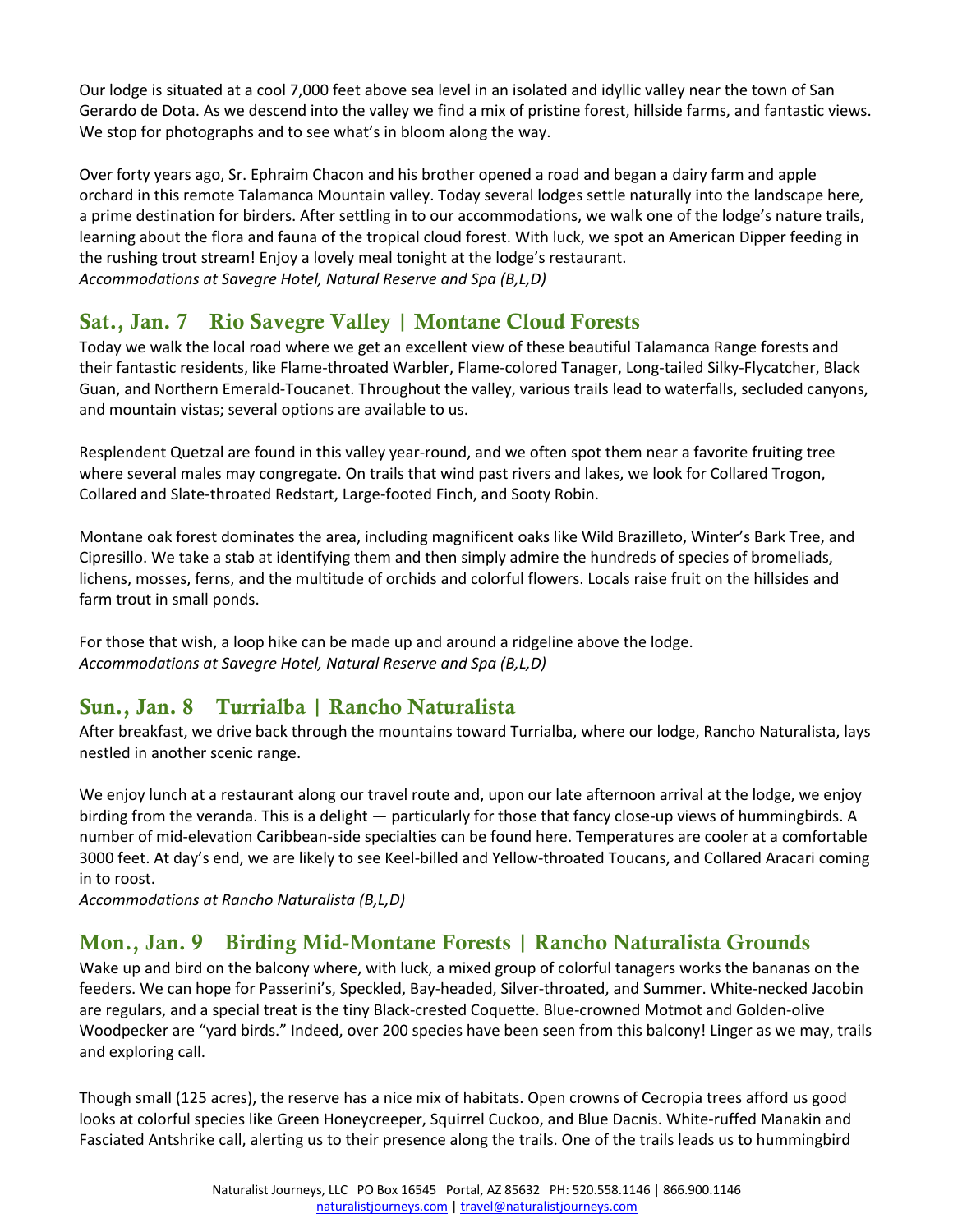feeders set up in the forest. Here we often find the stunning Snowcap, alongside colorful Crowned Woodnymph, Rufous-tailed Hummingbird, and large Green Hermit. *Accommodations at Rancho Naturalista (B,L,D)*

# Tues., Jan. 10 Guayabo National Park

Today we continue on to the Caribbean lowlands. En route, we visit Guayabo National Monument, a fascinating archaeological site where rocks are carved into figures in many stylized forms. Established in 1973, it is the largest and one of the most impressive archaeological sites in Costa Rica. While it does not rival the great Maya civilization sites, this complex settlement lies in a beautiful valley, perched on the side of a mountain. We find cobblestone paths, building foundations, and water canals that date from 1100 BC to 1400 AD. Forests surrounding the site vary from second growth to dense mature forest. Vegetation is lush and beautiful, and mixed flocks of colorful tanagers, grosbeaks, and orioles like the edge-effect of the excavated ruins.

We enjoy lunch along the way at a local restaurant and, once settled in at our hotel, we visit local birding hotspots around this lovely community. Many private gardens attract a rich array of hummingbirds, and having changed elevation, many species, particularly of colorful tanagers, are new. *Accommodations at Sarapiquis Rainforest Lodge (B,L,D)* 

# Wed., Jan. 11 La Selva Biological Station | Sarapiqui River Boat Tour

The La Selva Biological Station is one of the premier tropical research stations in the world. Trails wind between laboratories and researchers' residences, and then fan out to primary and secondary forests where nature abounds. Lowland rainforest is particularly diverse here, as the property is located near the confluence of two major rivers—the Rio Puerto Viejo and the Sarapiqui. The reserve is nearly 4,000 acres and connects to a forest corridor that ascends up through nearby Braulio Carrillo National Park, providing links to middle and higher elevations.

La Selva comprises 1,600 hectares (3,900 acres) of tropical wet forests and disturbed lands. Four major tropical life zones define the contiguous corridor now protecting a large portion of Costa Rica's biodiversity. Recorded here are more than half of Costa Rica's almost 900 species of birds, 1850 species of vascular plants, and a rich array of mammals, insects, reptiles, and amphibians. Each year, La Selva's Christmas Bird Count is among the highest in numbers.

On trails near the Sarapiqui River we hope to see the beautiful Agami Heron and perhaps an elusive Sungrebe. Some of the other elusive species we may find include Great Curassow, Great or Slaty-breasted Tinamous, Great Potoo, and possibly Bare-necked Umbrellabird. We should see Crimson-collared and Golden-hooded Tanagers, Rufous Motmot, endemic Black-cheeked Woodpecker, beautiful Snowy Cotinga, and, high on thermals above, King Vulture. Pied Puffbird and Great Jacamar are sit-and-wait predators that dart from perches to capture large insects. Orange-billed Sparrow are gaudy denizens of the forest floor.

Butterfly enthusiasts, prepare to be amazed at all the species, including several large electric-blue Morphos. Central American Agouti and White-nosed Coati are mammals we often find.

In the late afternoon, we venture out on the Sarapiqui River for a boat trip; late afternoon is a great time to find secretive birds like Sunbittern, Green Ibis, Fasciated Tiger-Heron, several kingfishers, herons, and egrets. Yellownaped and White-crowned Parrots make raucous noise overhead, joined by the smaller Olive-throated Parakeet. It's beautiful to be out on the water where the temperature is cool and views of the mountains are spectacular. *Accommodations at Sarapiquis Rainforest Lodge (B,L,D)*

# Thurs., Jan. 12 Departures or Extension

Enjoy breakfast at the hotel before departing. We must tear ourselves away as our bus departs for San José and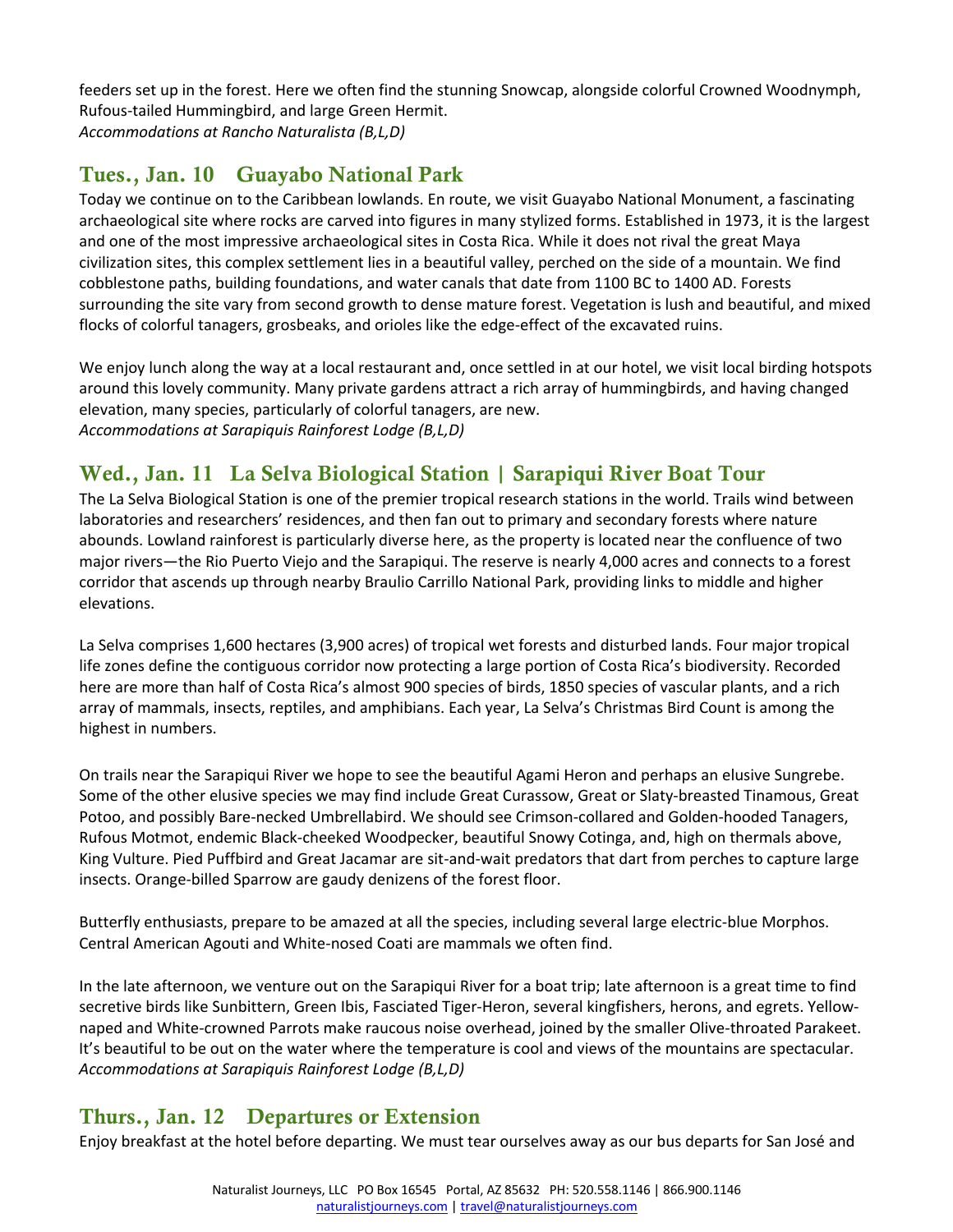the airport―or, a better idea: If time permits, veer off towards the Pacific Ocean and Costa Rica's west side by joining our Pacific Coast Extension. By choosing the extension, you get to experience the widest range of habitats and species available―the Pacific side of the divide hosts a grand array of different species. Taking the main tour and extension together gives you a great cross-section of the country.

# Pacific Coast Extension

#### Thurs., Jan. 12 Central Pacific Coast

After leaving friends at the airport, our group continues on its way to the Central Pacific area, where we stay in a lovely valley with a rushing river, close to the Pacific Ocean. We arrive in time for lunch. The hotel and dining room sit aside a small river, and there is a steady stream of species coming in, including toucans and aracaris.

This afternoon we take a mangrove boat trip on the Tarcoles River. This is a great complement to our boat trip on the Sarapiqui, showing you two sides of the country. If time permits, especially if we have not seen macaws on our boat trip, we stop on a high bridge with expansive views. Though busy with traffic, this is the best place in Costa Rica to watch for Scarlet Macaw returning to roost sites. Their calls alert us and, as we wait to see their dazzling colors, we find a host of other species such as Mealy Parrot and, close-at-hand, noisy Rufous-naped Wren.

*Accommodations at Cerro Lodge (B,L,D)* 

#### Fri., Jan. 13 Carara National Park

This morning we have an early start to enjoy a full morning of birding at Carara National Park, a place many consider to be one of the top ten birding spots in Central America. Here we witness birds and wildlife of a transition forest, walking trails and searching for birds, butterflies, and mammals. This park can claim almost unparalleled diversity along the Central American Pacific Coast, as many species here are at the edge of their range. This is the northern reach of species at home in Pacific Rainforest, and the southern reach for those associated with Pacific Dry Forests.

Carara's forests' more open nature makes it easier for us to find birds. Carara is an excellent place to observe an army-ant swarm and its attendant feeding antbirds. We may find Scaly-breasted Hummingbird or Blue-throated Goldentail. Orange-collared Manakin, Black-hooded Antshrike, Dot-winged Antwren, Dusky Antbird, and Chestnut-backed Antbird are among the more secretive species we hope to find. Vegetation is impressive in this important ecological reserve.

After lunch, we drive to La Ensenada, a country lodge on a lake. This family-run lodge, where we stay the next two nights, features 20 simple, but comfortable, cabins, a swimming pool, and a delightful open-air restaurant that prepares local foods. The lodge is part of a working cattle ranch and fruit farm, and also part of a 100-acre wildlife reserve. All cabins have ceiling fans, wood paneling, high ceilings, and private terraces. This special property holds some of the last remaining primary (old growth) dry forest, as well as a mangrove ecosystem, and is on the beautiful Gulf of Nicoya.

As we settle in, watch the sky for Magnificent Frigatebird and Brown Pelican; we may also be able to enjoy the antics of colonies of Montezuma Oropendola, Piratic Flycatcher, Squirrel Cuckoo, and colorful Cherrie's Tanager and Spot-breasted Oriole in the trees.

*Accommodations at La Ensenada Lodge (B,L,D)*

#### Sat., Jan. 14 Boat & Tractor Tours

After breakfast at the hotel, we venture out to enjoy a great birding site near the Gulf of Nicoya at a private reserve.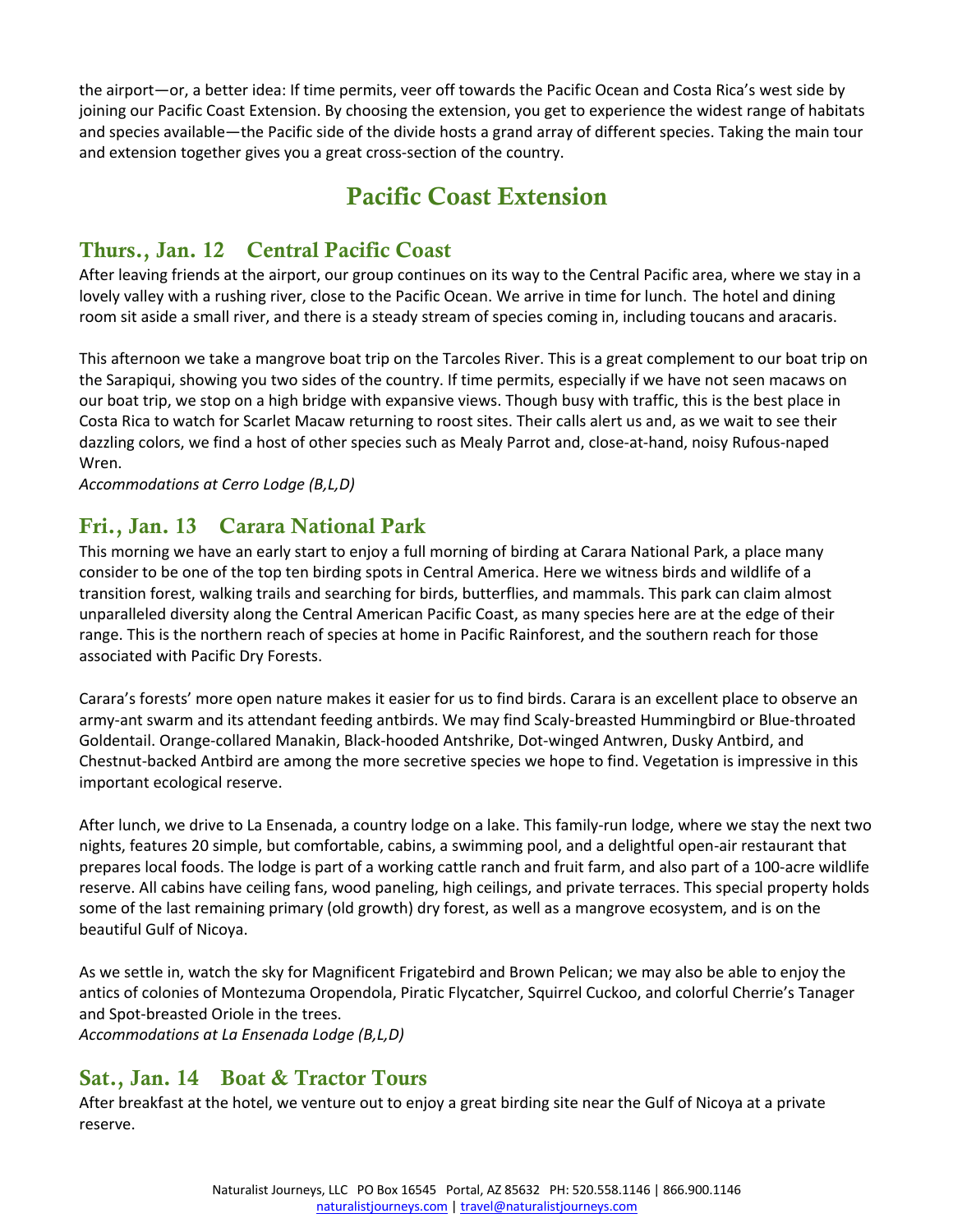The deltas of the Bebederas River, or Rio Abangeres, both have a tremendous array of wetland habitats: mangroves, swamps, swamp forests, both fresh and saltwater marshes, and lagoons. Herons and egrets congregate here, joined by the ancient-looking Wood Stork. A verdant oasis in the driest region of Costa Rica, the Gulf of Nicoya is a birdwatcher's paradise. Because the Tempisque is a tidal river, salt-water loving Crocodiles venture upstream. More than 300 species of birds have been recorded here, and an estimated 250,000 wading birds and waterfowl winter here, giving us tremendous opportunities for spectacular sightings.

Large-scale seasonal flooding occurs here; as the dry season progresses, the wetland habitat shrinks, concentrating the bird population. Black-bellied and Fulvous Whistling Ducks can be quite common in some years, and many North American ducks winter in the estuary. Touring by boat is the perfect way to explore its riches. At cooler times of the day we walk trails in tropical dry forest. The limestone cliffs in this area pose quite a contrast to the volcanic region we previously visited. There are also pre-Hispanic archaeological sites in the region.

In the afternoon we tour the ranch by tractor, ending our day with wine and cheese at sunset―such a life! In dry forests we watch for White-throated Magpie-Jay, Streak-backed Oriole, Banded Wren, and Black-headed Trogon. We then return to the lodge for dinner and a relaxing evening to tally our wildlife sightings. *Accommodations at Ensenada Lodge (B,L,D)*

#### Sun., Jan. 15 Hacienda Solimar Private Reserve | Return to San José

The reserve is an excellent place to look for mammals such as peccaries or coatimundis. We offer an early morning option for those that are keen.

In the afternoon, we return to San José. We stop in a small town at a park where children play, and where, in the past, we've had luck finding very tame Black-and-White Owl. We also stop at our favorite ice cream store, yum!

Tonight we enjoy a farewell dinner with friends as we prepare to depart in the morning. *Accommodations at the Hotel Bougainvillea (B,L,D)*

#### Mon., Jan. 16 Departures

After breakfast we offer a group transfer to San José's Juan Santamaría International Airport to take your flights back home. Keep in mind that you should be at the airport almost three hours ahead of your flight, so watch those early morning departures! It's very nice to have a leisurely morning at this lovely hotel and gardens. If you must leave early we can arrange a private transfer for you (small additional cost), shared with others if they are also leaving early. Otherwise, we suggest you plan on flights out after 12:00 PM. *(B)*

# Tour Details

#### Plan Ahead!

Protect yourself with Allianz Travel Insurance. Please note, starting in January 2017, Naturalist Journeys pays 100% of your flight carbon offset.

#### Cost of the Journey

Cost of the journey (Main Tour) is \$3490 DBL / \$3890 SGL, from San José, Costa Rica. This cost includes all accommodations, meals as specified in the itinerary, professional guide services, other park and program entrance fees and miscellaneous program expenses. Cost of the Pacific Coast extension is \$1675 DBL / \$1850 SGL.

Tour cost does not include: round-trip transportation from your home city to San José, optional activities, or items of a personal nature such as laundry, telephone charges, maid gratuities, or beverages from the bar.